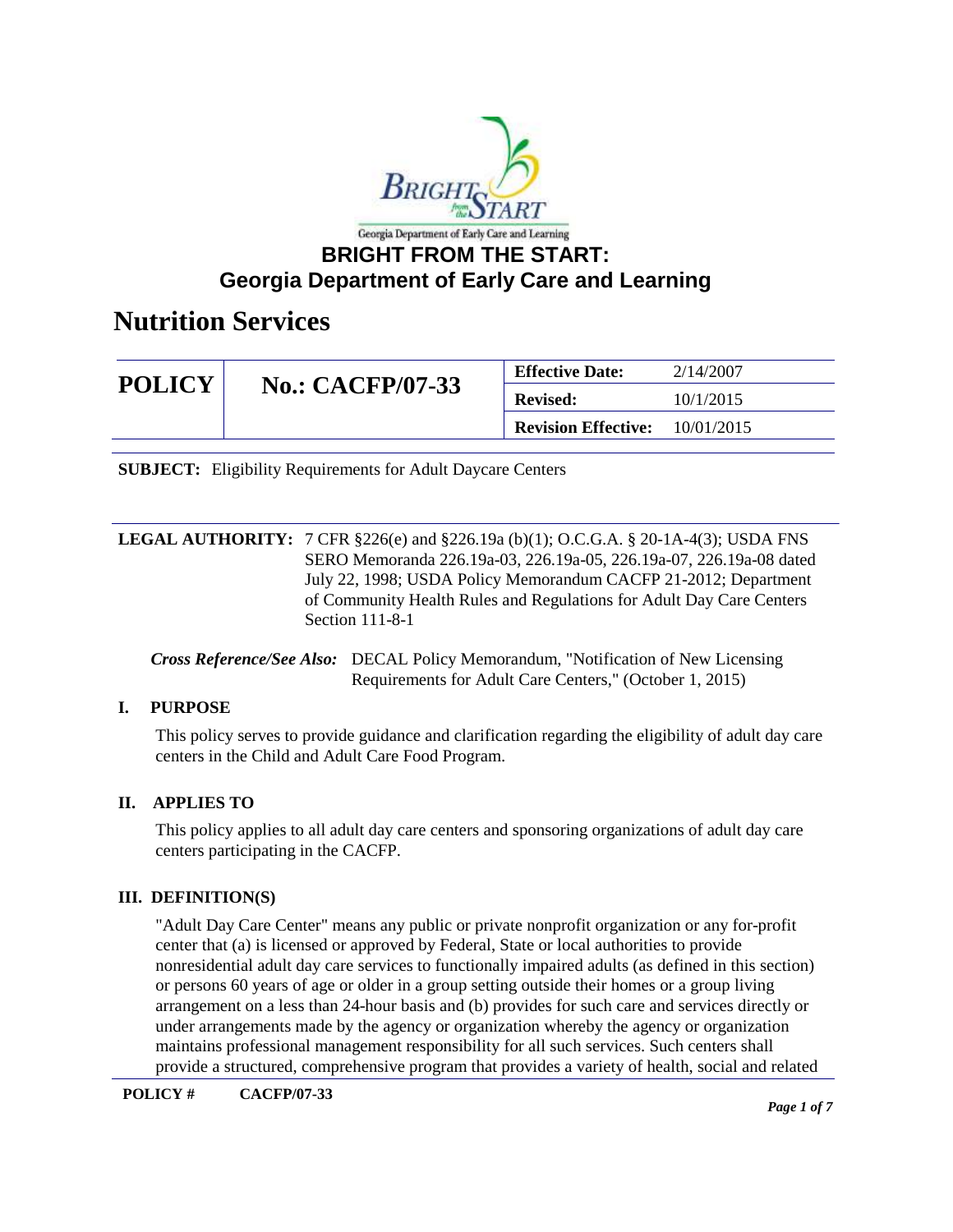| <b>POLICY</b> |                         | <b>Effective Date:</b>     | 2/14/2007  |
|---------------|-------------------------|----------------------------|------------|
|               | <b>No.: CACFP/07-33</b> | <b>Revised:</b>            | 10/1/2015  |
|               |                         | <b>Revision Effective:</b> | 10/01/2015 |

support services to enrolled adult participants through an individual plan of care.

"Adult day care facility" means a licensed or approved adult day care center under the auspices of a sponsoring organization.

"Adult participant" means a person enrolled in an adult day care center who is functionally impaired or 60 years of age or older.

"Group living arrangements" means residential communities which may or may not be subsidized by Federal, State or local funds but which are private residences housing an individual or a group of individuals who are primarily responsible for their own care regardless of whether the facility offers meals or not and who maintain a presence in the community but who may receive on-site monitoring.

"Functionally impaired adults" means chronically impaired disabled persons 18 years of age or older, including victims of Alzheimer's disease and related disorders with neurological and organic brain dysfunction, who are physically or mentally impaired to the extent that their capacity for independence and their ability to carry out activities of daily living is markedly limited. Activities of daily living include, but are not limited to, adaptive activities such as cleaning, shopping, cooking, taking public transportation, maintaining a residence, caring appropriately for one's grooming or hygiene, using telephones and directories, or using a post office. Marked limitations refer to the severity of impairment, and not the number of limited activities, and occur when the degree of limitation is such as to seriously interfere with the ability to function independently.

"Plan of Care" means a plan especially designed for the impaired adult, based on individual strengths and needs. The adult day care center may develop the plan with input from the participant's family. The plan establishes goals and details appropriate treatment and services to meet the special needs of the participant.

### **IV. POLICY**

A. Program Eligibility

All adult day care centers that qualify to participate in the CACFP must be organized to provide day care for functionally impaired adults. A specific ratio of functionally impaired adults to nonimpaired adults does not have to be present in order for a center to qualify.

In order to qualify for the CACFP, adult day care centers must: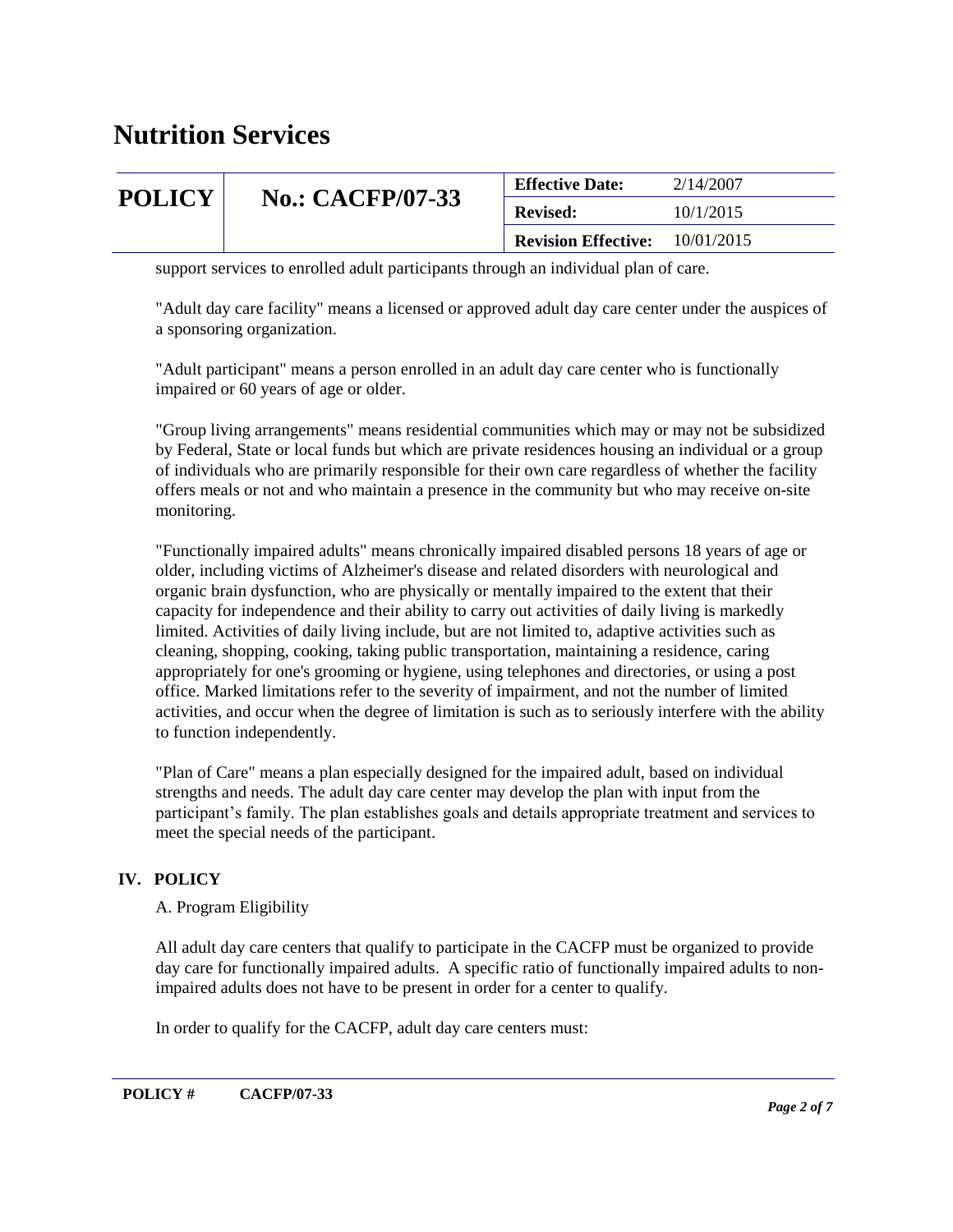| <b>POLICY</b> |                         | <b>Effective Date:</b>     | 2/14/2007  |
|---------------|-------------------------|----------------------------|------------|
|               | <b>No.: CACFP/07-33</b> | <b>Revised:</b>            | 10/1/2015  |
|               |                         | <b>Revision Effective:</b> | 10/01/2015 |

1. Be licensed or approved to operate by the Georgia Department of Community Health. The following are exempt from licensing:

- Individuals or organizations operating an adult day care center without receiving compensation as a condition of the participant's receiving such services;

- Individuals or organizations that provide services for compensation to only on (1) or two (2) participants;

- Programs which provide day habilitation and treatment services exclusively for developmentally disabled persons;

- Respite care services programs, provided the program meets all parts of the definition for a respite care service program as outlined in 111-8-1-.04(hh) of the Rules and Regulations; and

- Individuals or organizations solely funded by the Georgia Department of Behavioral Health.

2. Serve chronically impaired disabled persons 18 years of age or older, or individuals 60 years of age or older;

3. Provide a community-based group program;

4. Provide non-residential services. Centers that provide residential care are not eligible to participate in the CACFP with respect to those clients. However, centers that operate residential programs, but also provide nonresidential adult day care services may be eligible for participation with regard to the non-residential participants.

5. Provide a structured, comprehensive program in a regular daily schedule of group and individual activities. Activities should include health, social, and related support services and should vary to accommodate the needs of the participants and their individual plans of care.

B. Ineligible Programs

Any center or facility that is not licensed or approved to operate by the Georgia Department of Community Health and does not provide a comprehensive care program does not qualify under the CACFP. For example, centers that hold sheltered workshops, vocational, or pre-vocational training where the individual simply comes to participate in this program alone does not qualify. Therefore, adults being solely trained for employment do not meet the regulatory definition of an adult day care center and would not be eligible to participate in the CACFP. However, when comprehensive services are provided and vocational training is one part of the services offered, the center may qualify. Substance abuse rehabilitation centers, social centers, and residential facilities also do not qualify.

C. Individual Plans of Care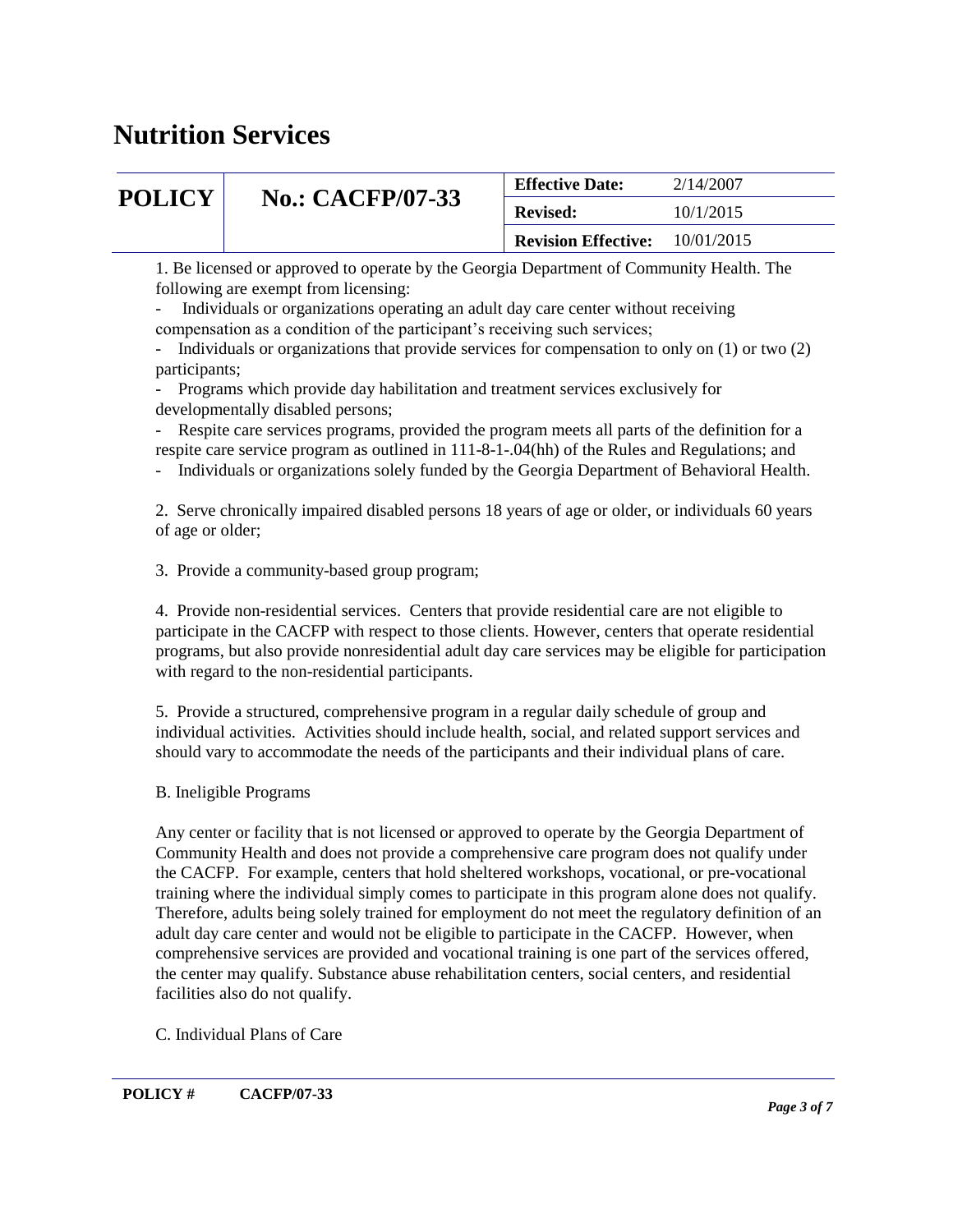| <b>POLICY</b> |                         | <b>Effective Date:</b>     | 2/14/2007  |
|---------------|-------------------------|----------------------------|------------|
|               | <b>No.: CACFP/07-33</b> | <b>Revised:</b>            | 10/1/2015  |
|               |                         | <b>Revision Effective:</b> | 10/01/2015 |
|               |                         |                            |            |

The institution must develop and maintain an individual plan of care for every functionally impaired participant. The plan of care is designed to maintain the participant at his or her current level or restore the participant to a level of self-care. (A plan of care is not required for nonimpaired enrollees 60 years of age or over).

The plan must be written and should contain at a minimum:

1. An assessment of the functionally impaired individual's strengths and needs based on information obtained from the participant and/or his/her family members, a health profile, mental and emotional status, daily living skills, support services available to the individual, possible need for services from other service providers, and a current medical examination.

2. A written individual plan of care for each functionally impaired CACFP enrolled participant, based on the assessment discussed above which specifies the goals and objectives of the planned care, the activities to achieve those goals and objectives, recommendations for therapy, referrals to and follow-up with other service providers as needed, and provisions for periodic review and renewal.

### D. Licensure

Federal Regulations require adult day care centers to be licensed or approved by Federal, State, or local authorities. Based upon the State requirements for adult day care centers for Georgia, only those institutions that have been licensed and/or approved to operate by the Georgia Department of Community Health are eligible to participate.

Centers receiving funds under the Medicaid Program (Grants to States for Medical Assistance) whether "regular" Medicaid or Medicaid "waiver" facilities, for which the State has reviewed the center for compliance are indicative of State approval and, therefore, is eligible to participate in the CACFP. The center must submit written documentation of this approval.

Centers that are operated by the State government are considered approved by the State are eligible to participate (e.g., Georgia Department of Behavioral Health). The center must be operated by the State and operated by State employees. A written assurance by a State official that the center is a State facility may be required when the determination of such operation is not clear. Please contact the Georgia Department of Community Health Office of Healthcare Facility Regulation to determine which state agencies qualify.

### E. For-profit and Non-profit Centers

During the calendar month preceding initial application or reapplication, the for-profit center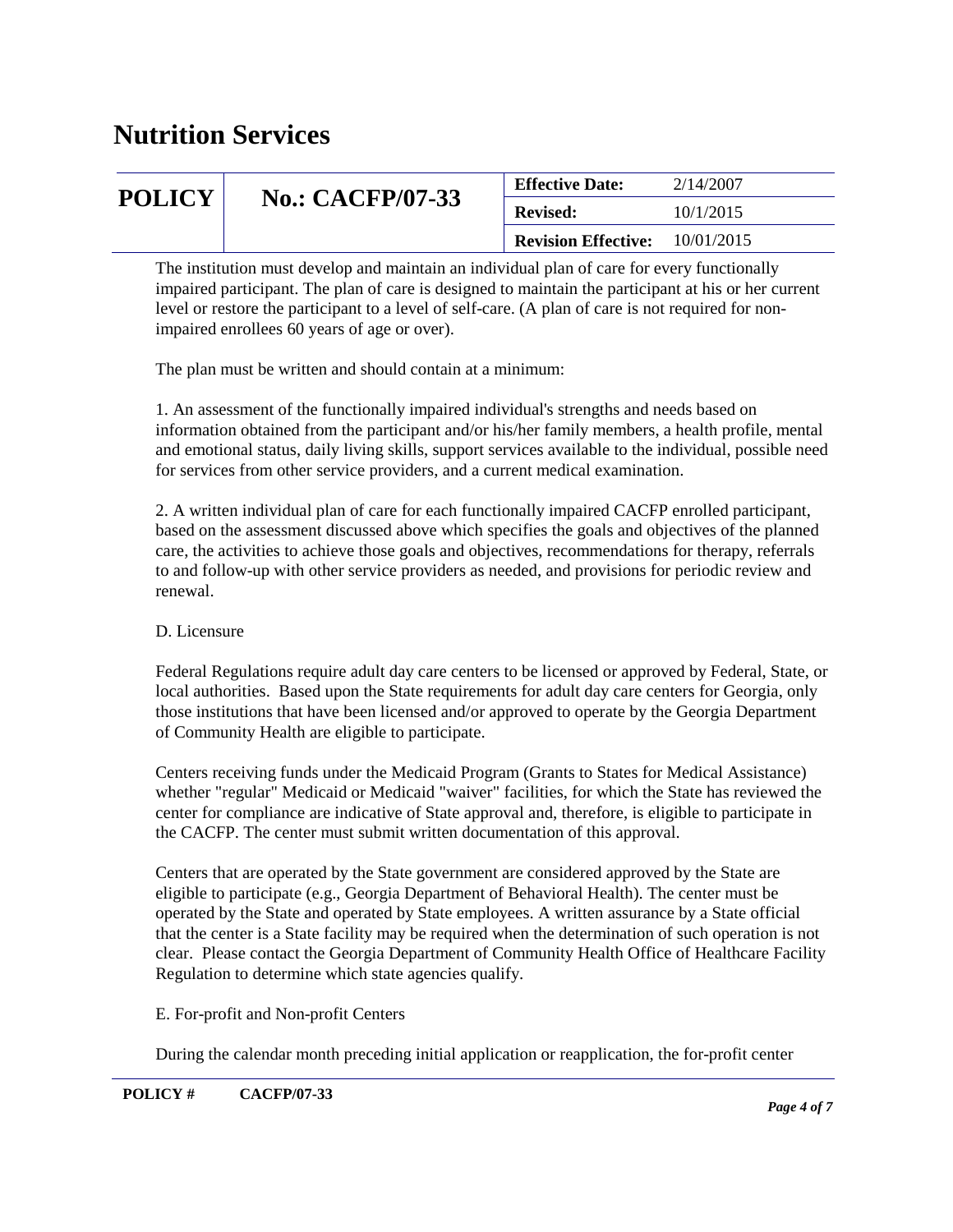| <b>POLICY</b> |                         | <b>Effective Date:</b>     | 2/14/2007  |
|---------------|-------------------------|----------------------------|------------|
|               | <b>No.: CACFP/07-33</b> | <b>Revised:</b>            | 10/1/2015  |
|               |                         | <b>Revision Effective:</b> | 10/01/2015 |

must receive compensation from amounts granted to the States under Title XIX or Title XX and 25% of the adults enrolled must be receiving these benefits. The enrolled participant may be receiving one benefit or the other or a combination of Titles XIX and Title XX of the Social Security Act. In order to claim reimbursement, the center must meet this criterion for each month that the center receives reimbursement.

Nonprofit centers must be public (government) facilities or have tax-exempt status under the Internal Revenue Code of 1986.

### E. Participant Eligibility

A primary purpose of adult day care is to serve individuals (functionally impaired or 60 years old or older) who remain in the community and reside with family members or other caregivers who would benefit from the respite that adult care services provide.

Participant eligibility at each center must be determined on an individual basis, but each center must maintain records that demonstrate that each enrolled person under the age of 60 has an individual plan of care and meets the functional impairment eligibility requirements as defined in Section III of this policy. Adults must also be enrolled or registered for care at the center, but whether the adult attends full or part time, temporarily, regularly or sporadically is not a factor. Drop-in adults who eat meals at the center but are not currently enrolled to receive care at the center are not enrolled for CACFP purposes and therefore are not eligible. Center volunteers, regardless of age, who help with the meal service or the center activities cannot be considered enrolled for purposes of reimbursement, unless they are actually enrolled at the adult care center with an individual plan of care, and meet the participant eligibility requirements.

#### F. Living Arrangements

Adult Care Centers must maintain records, which document that qualified adult day care participants reside in their own homes, family members home or in group living arrangements.

Individuals residing in facilities/group living arrangements that meet the following criteria are eligible to participate in the CACFP:

- Participants not in constant care for 24 hours per day;
- Participants who can come and go on their own; and
- Participants primarily responsible for themselves.

The following is a list of authorized "home-like" facility/group living arrangements

- Assisted living facilities
- Mental health organizations' satellite apartments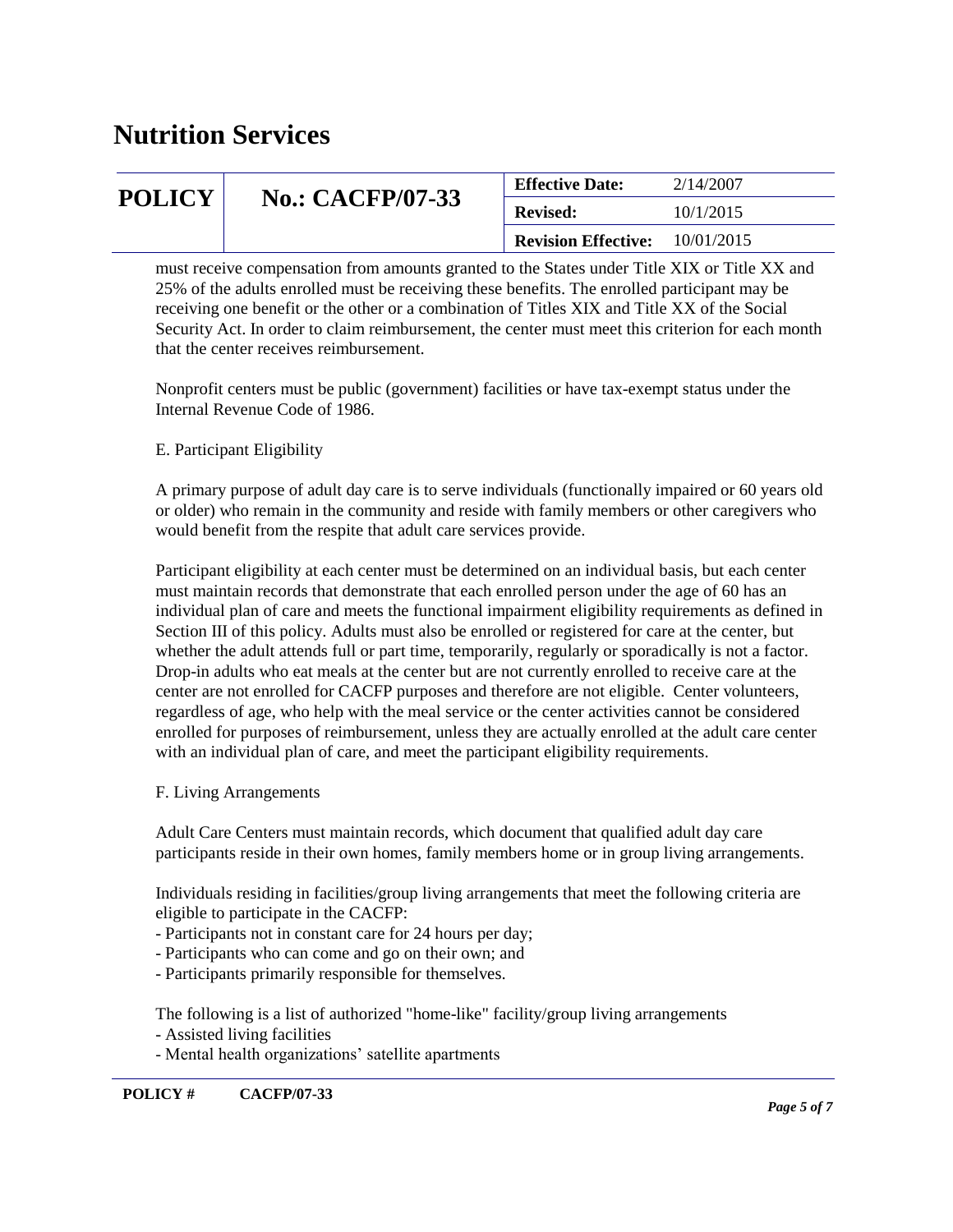| <b>POLICY</b> |                         | <b>Effective Date:</b>     | 2/14/2007  |
|---------------|-------------------------|----------------------------|------------|
|               | <b>No.: CACFP/07-33</b> | <b>Revised:</b>            | 10/1/2015  |
|               |                         | <b>Revision Effective:</b> | 10/01/2015 |

- Boarding homes

- Group homes for developmentally disabled individuals

Individuals residing in an institution that is responsible for its residents for a 24-hour period including the responsibility of providing meals are not eligible to participate in the CACFP. Even though an institution may send its residents to an adult day care center during the day, the institution remains responsible for that resident during this period.

The following facilities/institutions are not eligible to participate on the CACFP:

- Hospitals
- Crisis stabilization units
- Nursing homes
- Mental hospitals
- Hospice
- Detox units
- 24-hour facilities for the developmentally disabled

- Apartment complexes designed for the functionally impaired that provide meals and full time

- care where the individual is not primarily responsible for their own care
- In-patient mental health facilities

In certain situations, centers that provide overnight care on an occasional basis may be eligible to participate in the CACFP if the primary purpose of the center is to provide non-residential care.

Organizations with multiple program types and that enroll adults with various living arrangements must have a process in place to determine those adults that are eligible and those adults that are not eligible. Participants who are not eligible for CACFP benefits should not be counted as CACFP enrolled. These ineligible participants cannot be counted as enrolled participants for determining eligibility for a for-profit center.

### **V. PROCEDURE(S)**

Applying to the CACFP

Any adult care center applying to the CACFP must submit an application along with a copy of the current licensing or approval to operate documentation from the Georgia Department of Community Health. Institutions may be asked to submit additional approval documentation upon request.

Centers that are funded by the Medicaid Program and reviewed by the State for compliance are considered State approved and must submit written documentation demonstrating this approval.